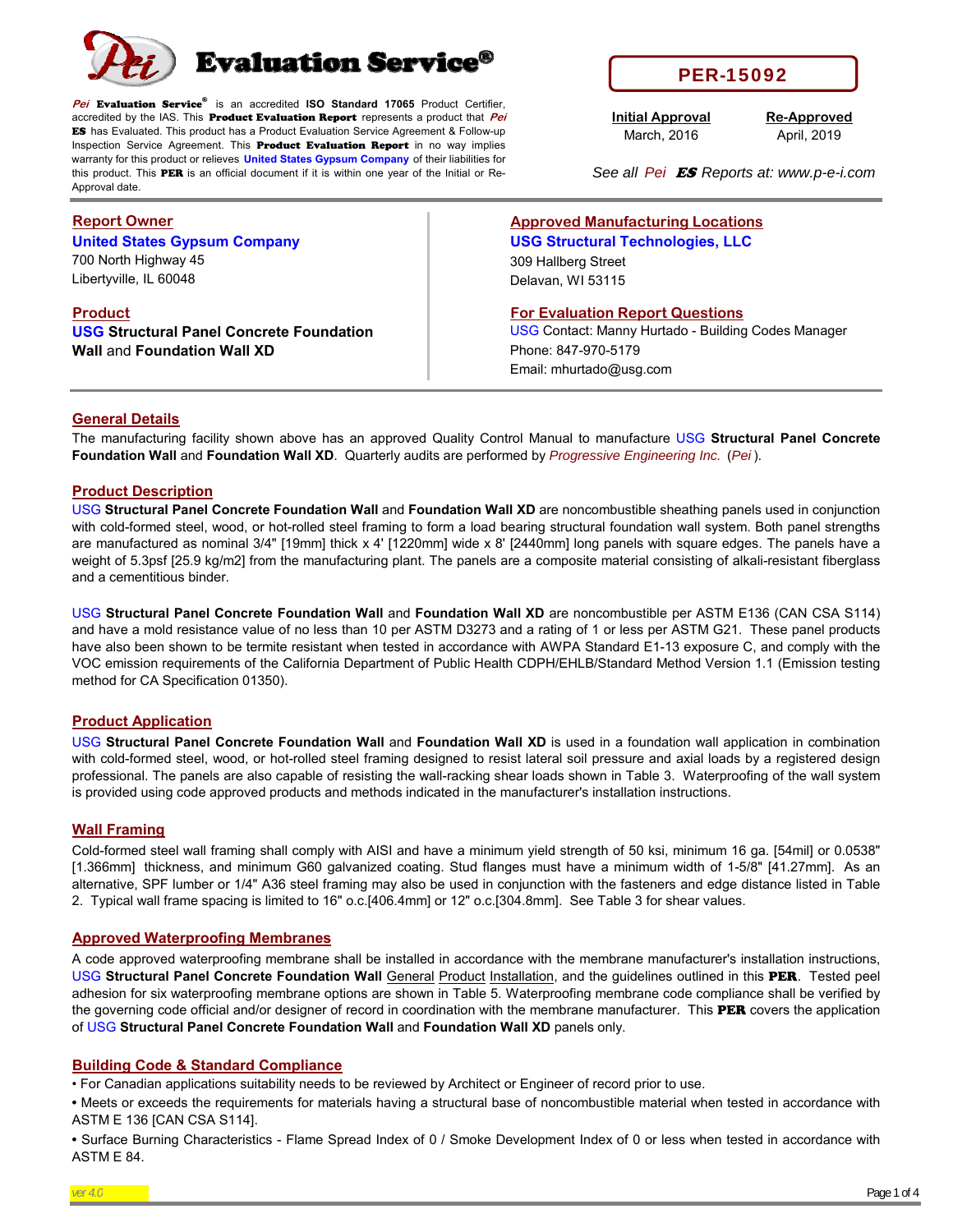#### **General Product Installation**

1. USG **Structural Panel Concrete Foundation Wall** and **Foundation Wall XD** is to be installed and maintained during construction following this report and the USG Installation Instructions. Installation instructions must be made easily available to the product installer.

2. The concrete foundation wall panels are only to be mounted in the vertical orientation, with square edges butting up against each other, and adjacent edges bearing a minimum on ¾" [19mm] on each of the studs. Install the panels such that the printed logo and code information face the framing.

3. In all cases, each concrete foundation wall panel must be fully blocked at all panel edges. If blocking is used to connect two adjacent panels to create a wall taller than 8 feet [2438mm], a full 8 foot panel must always be located at the bottom of the wall with the blocking at the top connecting the additional panel section. Steel strap blocking must be a minimum 16 ga. [54mil] or 0.0538" [1.366mm] by 4" [102mm] width with a minimum 50-ksi yield strength. Lumber blocking shall be minimum 2x4 SPF lumber with the wider edge in-plane with the concrete foundation wall panel.

4. When cutting USG **Structural Panel Concrete Foundation Wall** and **Foundation Wall XD**, safety glasses and a NIOSH approved N-95 dust mask should be worn at all times due to dust produced by the cutting of this product.

5. The 3/4" [19mm] USG **Structural Panel Concrete Foundation Wall** and **Foundation Wall XD** shall be fastened to the applicable framing using the fasteners listed in Table 2 of this **PER**.

6. Fasteners shall be flush or slightly below the surface and care must be taken to not strip out in the steel framing. No fastener shall be installed within 2" [50.8mm] of the corner of a panel and shall not be closer than the minimum distance from panel edges indicated in Table 2 of this PER.

7. A code approved waterproofing membrane system shall be installed over the finished foundation wall in accordance with the membrane manufacturer's installation instructions. The concrete foundation wall panels must be protected from construction moisture, damage and impact during and after installation. Extreme caution should be maintained while backfilling the area around the concrete foundation wall panels, and backfilled material shall be lightly compacted in maximum lifts of one foot.

8. The minimum 16ga [54mil] or 0.0538" [1.366mm] steel stud, SPF lumber, or hot-rolled steel wall assembly shall be approved by a registered design professional to carry the code required design loads.

9. A registered design professional shall design the shear wall hold down and wall anchorage requirements in accordance with the applicable building code and design loading.

#### **Product Storage**

USG **Structural Panel Concrete Foundation Wall** and **Foundation Wall XD** shall be stored in a dry location. The panels shall be placed on pallets and must be stored on level firm ground or a floor capable of carrying the approximate 3,400 lbs. [1545kg] pallet weight. Pallets shall not be stacked more than three high and must be stacked with direct alignment on the pallet below it. If a dry location is unavailable, cover pallets with a waterproof tarp or covering. Sub-freezing temperature may cause the panels to freeze together. Should this happen, move the panels to a warmer location to thaw out. Tools or chemicals shall not be used to loosen the panels as this will cause damage to the panels and void the performance ratings described in this PER.

|                                                                          | <b>Test Standard</b> | <b>Concrete Foundation Wall Values</b>            | <b>Concrete Foundation Wall XD Values</b>         |
|--------------------------------------------------------------------------|----------------------|---------------------------------------------------|---------------------------------------------------|
|                                                                          | ASTM D1761           | DRY >210 lbs [0.93 kN]                            | DRY >210 lbs [0.93 kN]                            |
| Fastener Lateral Resistance <sup>1</sup>                                 |                      | WET >160 lbs [0.71 kN]                            | WET >160 lbs [0.71 kN]                            |
| Density - Oven Dried <sup>2</sup>                                        | <b>ASTM C1185</b>    | 75 lb/ft <sup>3</sup> [1200 kg/m <sup>3</sup> ]   | 75 lb/ft <sup>3</sup> [1200 kg/m <sup>3</sup> ]   |
| Weight, 3/4" Thickness Delivered                                         | ASTM D1037           | 5.3 lbs/ft <sup>2</sup> [25.9 kg/m <sup>2</sup> ] | 5.3 lbs/ft <sup>2</sup> [25.9 kg/m <sup>2</sup> ] |
| pH Value                                                                 | ASTM D1293           | 10.5                                              | 10.5                                              |
| Linear Variation with Change in Moisture<br>25% to 90% Relative Humidity | <b>ASTM C1185</b>    | < 0.10%                                           | < 0.10%                                           |
| <b>Thickness Swell</b>                                                   | ASTM D1037           | max. 3.0%                                         | max. 3.0%                                         |
| Freeze/Thaw resistance                                                   | <b>ASTM C1185</b>    | Passed 50 cycles                                  | Passed 50 cycles                                  |
| <b>Mold Resistance</b>                                                   | ASTM D3273           | 10                                                | 10                                                |
|                                                                          | ASTM G21             |                                                   |                                                   |
| Water Absorption <sup>3</sup>                                            | <b>ASTM C1185</b>    | $< 15.0\%$                                        | $< 15.0\%$                                        |
| Noncombustibility                                                        | ASTM E136            | Passed                                            | Passed                                            |
| Surface burning Characteristics                                          | ASTM E84             | 0 Flame Spread / Smoke Developed Index 0          | 0 Flame Spread / Smoke Developed Index 0          |
| Long Term Durability                                                     | <b>ASTM C1185</b>    | min. 75% retention of physical properties         | 100% retention of physical properties             |
| <b>Water Durability</b>                                                  | <b>ASTM C1185</b>    | min. 70% retention of physical properties         | 91% retention of physical properties              |
| Water Vapor Transmission (Method B)                                      | <b>ASTM E96</b>      | Permeance < 2 Perm                                | Permeance < 2 Perm                                |

**Table 1 - Physical and Mechanical Properties** USG **Structural Panel Foundation Wall** and **Foundation Wall XD**

**Notes:**

1. Fastener Lateral Resistance measured with applicable fasteners in Table 2.

2. Density Measured at Equilibrium Conditioning per Section 5.2.3.1-Tested 28 days after manufacturing

3. Absorption Measured from Equilibrium Conditioning followed by immersion in Water for 48hours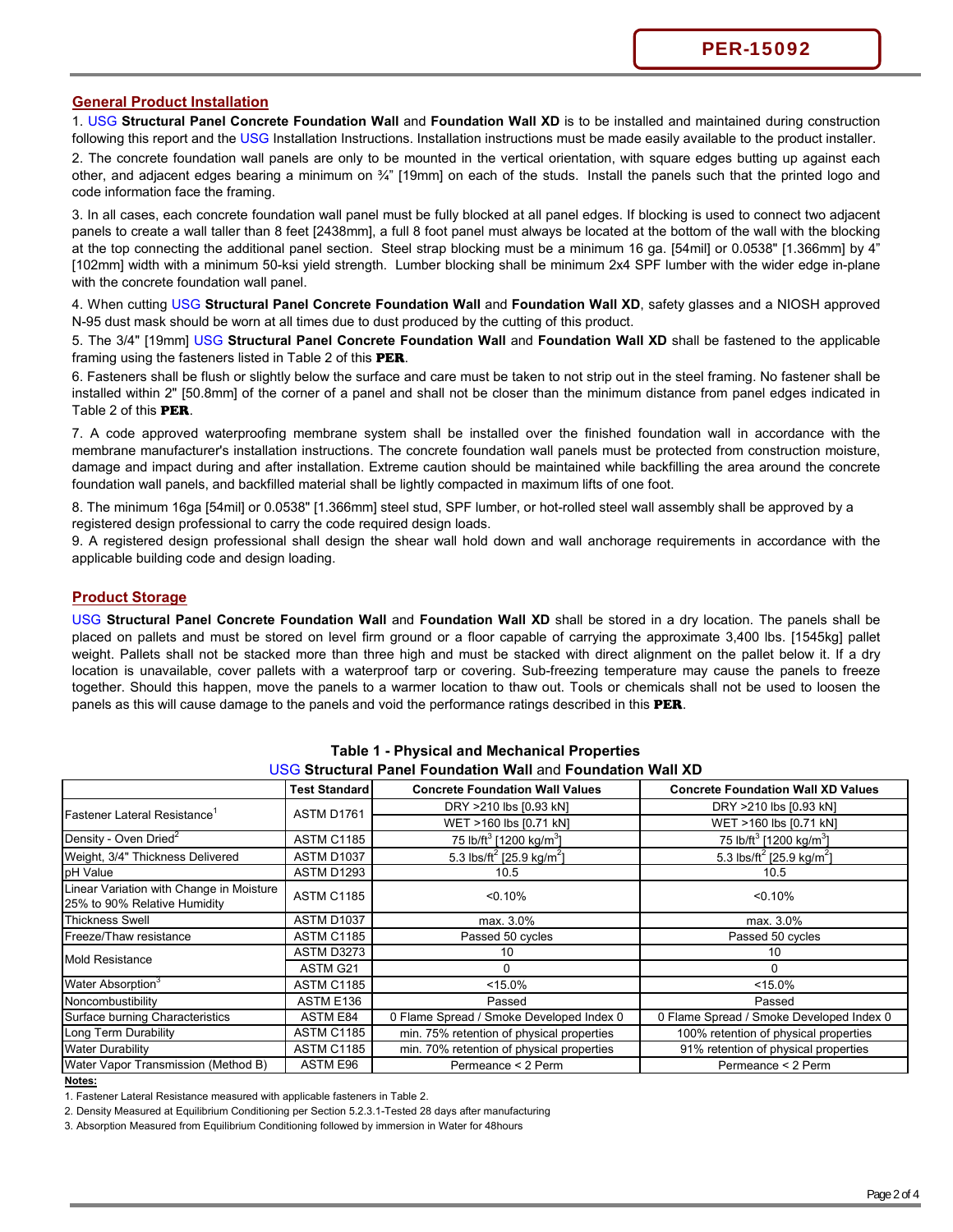PER-15092

| <u>039 Suuctural Pallei Collciele Poulluation Wall allu Poulluation Wall AD</u> |                                 |                                               |                   |                                                                  |  |  |
|---------------------------------------------------------------------------------|---------------------------------|-----------------------------------------------|-------------------|------------------------------------------------------------------|--|--|
| Minimum Framing                                                                 | Minimum Edge<br><b>Distance</b> | Manufacturer                                  | Part No.          | Type                                                             |  |  |
| 16ga Cold-Formed                                                                | 1/2"                            | <b>Grabber Construction</b><br>Products, Inc. | <b>CGH8158LG</b>  | #8 x 1-5/8" winged self-drilling screw                           |  |  |
| Steel                                                                           | [13mm]                          | Simpson Strong-Tie<br>Company, Inc.           | CBSDQ158S         | #8 x 1-5/8" winged self-drilling screw                           |  |  |
|                                                                                 |                                 | Aerosmith                                     | 5724HPG           | .145" dia. x 1-1/4" $lg.$ power actuated<br>fastener             |  |  |
| 1/8" Hot Rolled<br>Steel min. 50 ksi                                            | 1" [25mm]                       | Hilti                                         | <b>X-U 32MX</b>   | .157" dia. x 1-1/4" lg. power actuated<br>fastener               |  |  |
|                                                                                 |                                 | <b>DeWalt</b>                                 | 50458-PWR         | .157" dia. x 1-1/4" lg. power actuated<br>fastener               |  |  |
|                                                                                 | 3/4"<br>[19mm]                  | <b>Grabber Construction</b><br>Products, Inc. | <b>CC12250LRG</b> | #12 x 2-1/2" winged self-drilling screw                          |  |  |
| 1/4" A36 Hot Rolled<br>Steel                                                    |                                 | Muro North America                            | <b>RSM645</b>     | M6 x 45mm winged self-drilling screw                             |  |  |
|                                                                                 |                                 | Simpson Strong-Tie<br>Company, Inc.           | <b>TBG1260S</b>   | #12 x 2-3/8", Flat Head, Strong-Drive® TB<br>WOOD-TO-STEEL Screw |  |  |
|                                                                                 | 5/8"                            | <b>Grabber Construction</b><br>Products, Inc. | C8200L2M          | #8 x 2", Flat Head, Type 17, Nibs,<br>GrabberGard,               |  |  |
| <b>SPF Lumber</b><br>(Min. S.G. = $0.42$ )                                      | [16mm]                          | Simpson Strong-Tie<br>Company, Inc.           | WSNTLG2S          | #8 x 2", Flat Head, Twin threads, Nibs                           |  |  |
|                                                                                 | 1/2"<br>[13mm]                  | Senco <sup>2</sup>                            | GL24AABF          | 8d Ring Shank Nails                                              |  |  |

**Table 2: Acceptable Fasteners<sup>1</sup> USG Structural Panel Concrete Foundation Wall** and **Foundation Wall XD**

**Note:**

1. Fastener pull-through capacity of 581-lbs [2584 N] may be applied to all listed fasteners. Capacity is based upon the minimum average **ultimate tested capacity** for all tabulated fasteners. The engineer or designer of record shall apply an appropriate safety factor (ASD) or resistance factor (LRFD).

2. Senco 8d ring shank nails are manufactured with a length of 2-3/8" [60mm], a head diameter of 0.266" [6.8mm], and a shank diameter of 0.113" [2.9mm]. Equivalent 8d ring shank nails meeting these dimensional requirements may be utilized when approved by the engineer or designer of record.

3. Screw lengths shown are minimums

# **Foundation Wall Usage**

| Sides    | Strap at | Sheathing   | <b>Fastener Spacing</b> |             | Ultimate   | G'      | Ultimate     | G'    |
|----------|----------|-------------|-------------------------|-------------|------------|---------|--------------|-------|
| Sheathed | beam     | Orientation | Perimeter               | Field       | Load (plf) | Lbs./in | Load (kN/m). | (N/m) |
| Single   | no       | Vertical    | 8" [203mm]              | 12" [305mm] | 914        | 6185    | 13.3         | 1083  |
| Single   | no       | Vertical    | 6"<br>[152mm]           | 12" [305mm] | 1320       | 7416    | 19.2         | 1299  |
| Single   | no       | Vertical    | 4" [102mm]              | 12" [305mm] | 1726       | 8647    | 25.1         | 1514  |

# **Table 3 - Wall Shear Values using 16ga. Steel Studs<sup>2</sup>**

**Notes:**

**1. The Ultimate Load does not include a safety factor**

2. Table values are applicable to both USG **Structural Panel Concrete Foundation Wall** and **Foundation Wall XD**.

# **Deflection Equation for Shear Wall**

$$
\Delta = \frac{P}{G'} \left( \frac{H}{L} \right)
$$

Where: P = Total Shear Load Applied to Wall Panel

G**'** = Wall Panel "Apparent" Stiffness

H = Wall Panel Height

L = Wall Panel horizontal Width

# **Table 4: Uniform Load Performance1,2**

| <b>USG Structural Panel Foundation Wall and Foundation Wall XD</b> |  |  |  |
|--------------------------------------------------------------------|--|--|--|
|                                                                    |  |  |  |

| Span Rating | Ultimate Load <sup>3</sup> (PSF) |                           |  |  |
|-------------|----------------------------------|---------------------------|--|--|
|             | <b>Foundation Wall</b>           | <b>Foundation Wall XD</b> |  |  |
| 12"         | 1500<br>2083                     |                           |  |  |
| [304.8mm]   | [71.82 kPa]                      | [99.7 kPa]                |  |  |
| 16"         | 844<br>1172                      |                           |  |  |
| [406.4mm]   | [40.4 kPa]                       | [56.1 kPa]                |  |  |

I

**Notes:**

**1. Ultimate Load Values have no safety factor included**

**2. Three framing spans minimum per panel piece.**

3. Ultimate Load values are by engineering analysis.